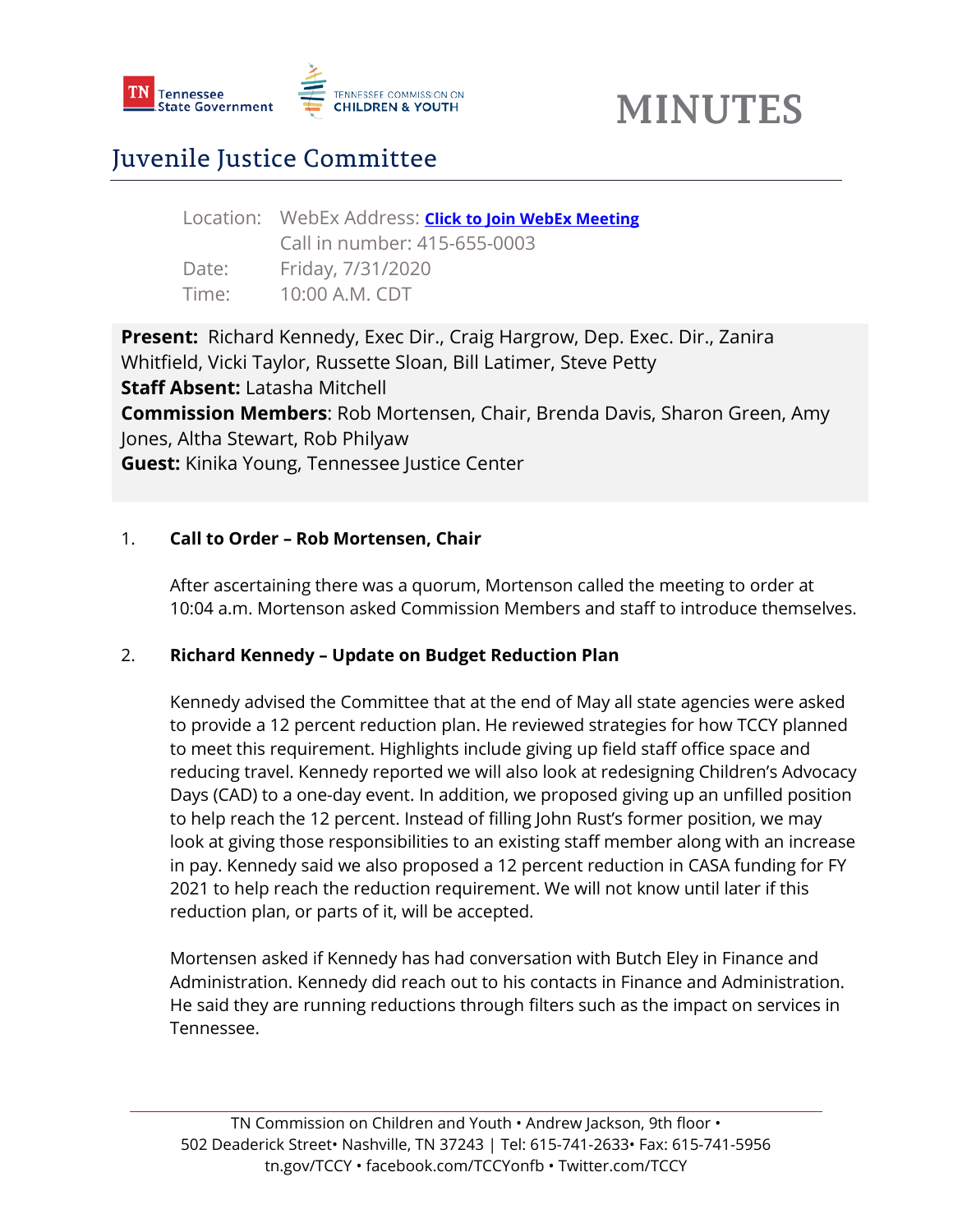



Kennedy added that buy-outs may be offered by the state, but we do not have detailed information at this time.

#### 3. **Approval of February Juvenile Justice Meeting Minutes (ACTION)**

Mortensen asked for a motion to approve the Juvenile Justice Committee minutes from the May Commission Meeting.

*Judge Rob Philyaw moved to approve the minutes from May, 2020. Dr. Stewart seconded. Unanimously Approved.*

#### 3) **Staff Updates**

#### **CASA Grants Management – Russette Sloan**

Sloan stated that at the time of this report submission, the FY 2020-21 CASA contracts have not been sent out to our grantees for signature. Year-end deadlines and unexpected issues related to COVID-19 have resulted in delays in this process. Much of the pre-work has been completed and contracts will be sent out as soon as possible. In terms of FY 2019-20, all CASA programs submitted either their fourth quarter claims or accrual documentation by the designated deadline and have been sent to Centralized Accounting for processing. Sloan continues to maintain contact with CASA program directors and provide technical assistance when necessary.

#### **Federal Formula Grant Update- Vicki Taylor**

Taylor and Whitfield completed and made available the FY 2020-21 Federal Formula Grant applications. These funds come from the Office of Juvenile Justice and Delinquency Prevention (OJJDP) Formula Grants Program in conjunction with the state's compliance with the four core requirements of the Juvenile Justice Reform Act (JJRA) of 2018. Funds are available for projects that focus on one of the following areas: **1) Racial and Ethnic Disparity (R/ED), 2) Substance and Alcohol Abuse, and 3) Delinquency Prevention and Intervention efforts.** 

The reimbursement grant contracts have been sent to the parties for signatures. Members of the Youth Justice team received an email from OJJDP regarding an "operations check-in." OJJDP is assessing whether Tennessee can comply with the compliance monitoring requirements during the pandemic. Taylor and Whitfield are working on a response to the inquiry.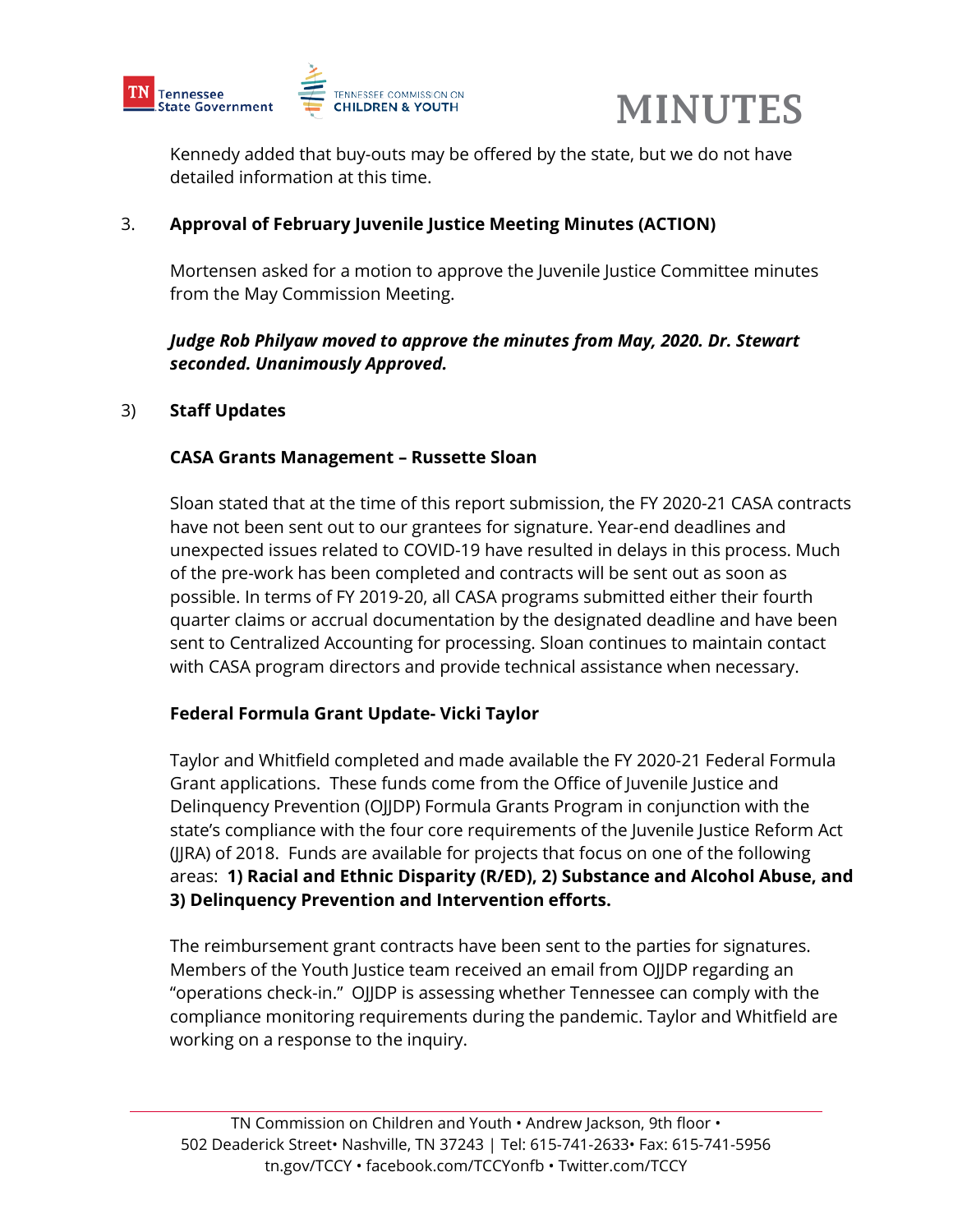

#### **Deinstitutionalization of Status Offenders (DSO) Violations – Zanira Whitfield**

Whitfield stated with the detention monitoring reports received to this point for FY 2019 20 are 14 DSO violations.

TCCY Compliance Monitoring audit from OJJDP has been postponed due to the Covid-19 pandemic. OJJDP has not told TCCY when it will be rescheduled.

Mortensen asked about restrictions right now in terms of the monitoring process. About half of the facilities will allow visits.

Hargrow, Whitfield and Taylor have had calls with juvenile justice staff at DCS. There are new staff at DCS and there is an educational opportunity there and TCCY will be doing ongoing calls as well as training on what our role is in terms of monitoring.

#### **Compliance Monitoring Update- Craig Hargrow for Latasha Mitchell**

Hargrow reported for Mitchell. Hargrow said the Central Procurement Office (CPO) accepted the proposed changes to the risk scores and monitoring schedules for the Juvenile Justice Reimbursement Account grants, as well as the request to change inperson site visits to virtual site visits for 2020 monitoring. Based on communication in previous years, information regarding the 2021 CPO Plan requirements should be sent out in August or September. If the requirements for the 2021 CPO Plan mirror those of the 2020 CPO Plan, the Grant Contract Monitor will need to complete a new list of findings and corrective actions for 2020 monitoring. The Grant Contract Monitor has already updated the other documents needed for the 2021 CPO Plan.

Hargrow stated monitoring for 2020 is still in progress. There have been persistent delays due to COVID-19 and the extension of 2019 monitoring. Some subrecipients have also displayed issues with communication and timely submission of requested documentation. The Juvenile Justice team met in June to discuss these issues. Consequently, two virtual site visits are still pending. Overall, the number and severity of findings and observations continues to decrease.

#### **Racial and Ethnic Disparities- Craig Hargrow**

Hargrow stated none of the local task forces have met since the last Commission meeting. Hargrow, individually, and the Youth Justice Division, as a whole, have met and communicated with representatives of the DCS Office of Juvenile Justice several times. Topics of discussion include race equity work, compliance monitoring and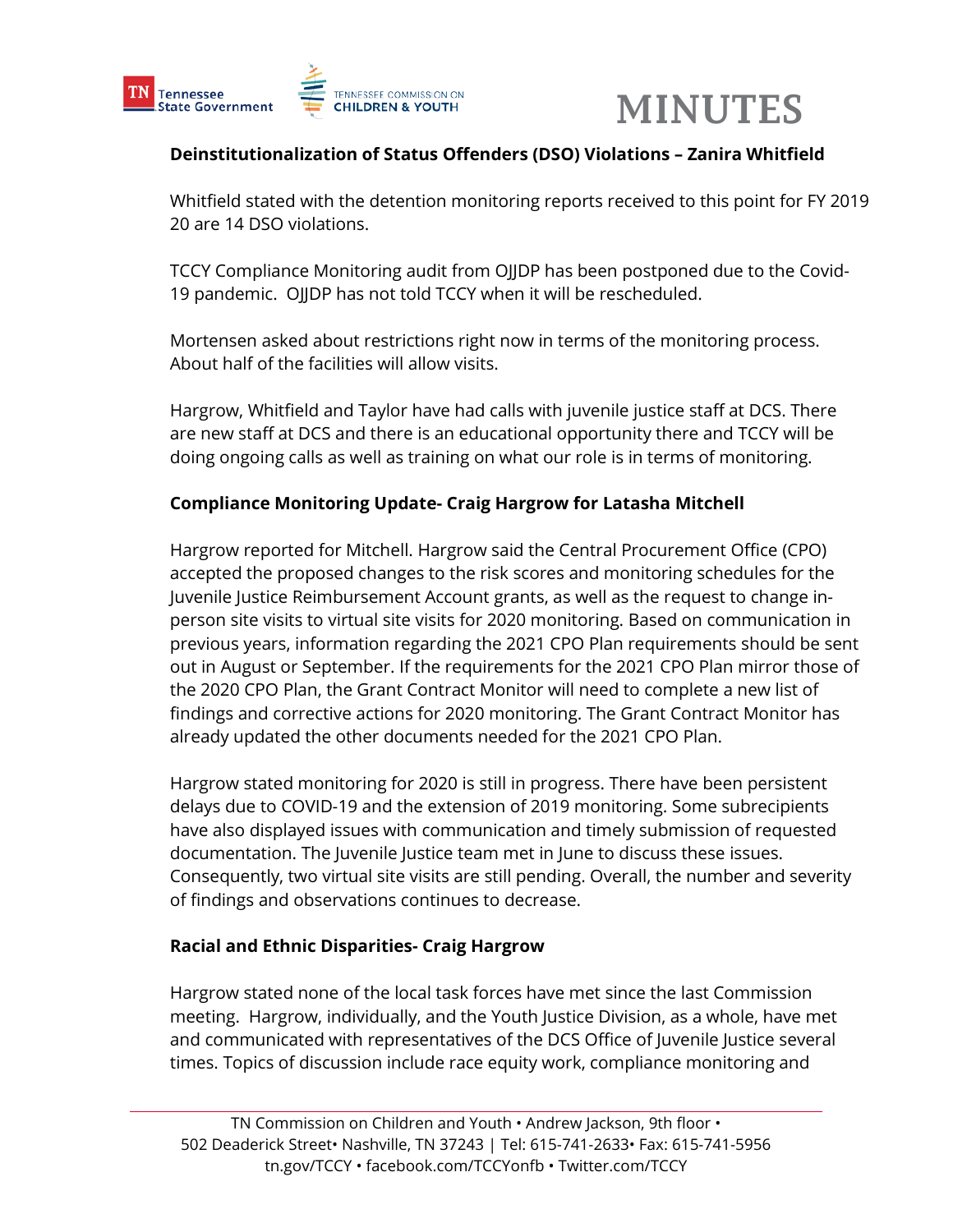

collaboration between TCCY and DCS.

On July 1, 2020, Hargrow had a conference call with individuals from Shelby County to discuss ways to continue the Pennsylvania DMC Project work.

Consistent with the change in how TCCY will use its Federal Formula funds, Hargrow and the Youth Justice team made substantive changes to the grant applications to include requiring a racial and ethnic disparities component in all applications.

Dr. Stewart asked if there has been discussion in Shelby County on RED. Hargrow said in the beginning of the year there was discussion, but not a lot after COVID-19.

#### **COVID-19 Challenges**

OJJDP announced the 2020 SRAD/OJJDP conference will be virtual this year due to the pandemic. The CJJ conference will be virtual as well.

#### **Kinika Young, Tennessee Justice Center**

Monitoring Youth Development Centers – Young reported that she and others from the Tennessee Justice Center met with Department of Children's Services recently regarding a change in policy to allow the use of pepper spray at Wilder Youth Development Center (YDC). DCS made the request due to the increase in youth-onyouth and youth-on-staff assaults. Recent practice is to call for assistance from the sheriffs in the county who do use tasers and pepper spray. This, however, has not resulted in a reduction in the number of assaults. Compared to previous years, the assaults are on a downward trend. They have asked that the existing consent decree be amended to allow use of these measures. TJC researched and laid out a position raising concerns about the use of pepper spray. This chemical agent may further increase risk during COVID-19. Medical staff have to be present after the use of spray, increasing exposure to COVID-19. Young said a letter was sent to DCS on July  $20<sup>th</sup>$ , but TJC hasn't heard anything back to date.

Mortensen asked about other states' use of this method. Young said she was not sure how many states allow use versus how many states do not. They are working on getting this data.

Kennedy added that as we administer federal juvenile justice dollars, we have been having conversation about how those funds are used. We tend to award small grants across several programs. Kennedy and Hargrow have been talking about using a